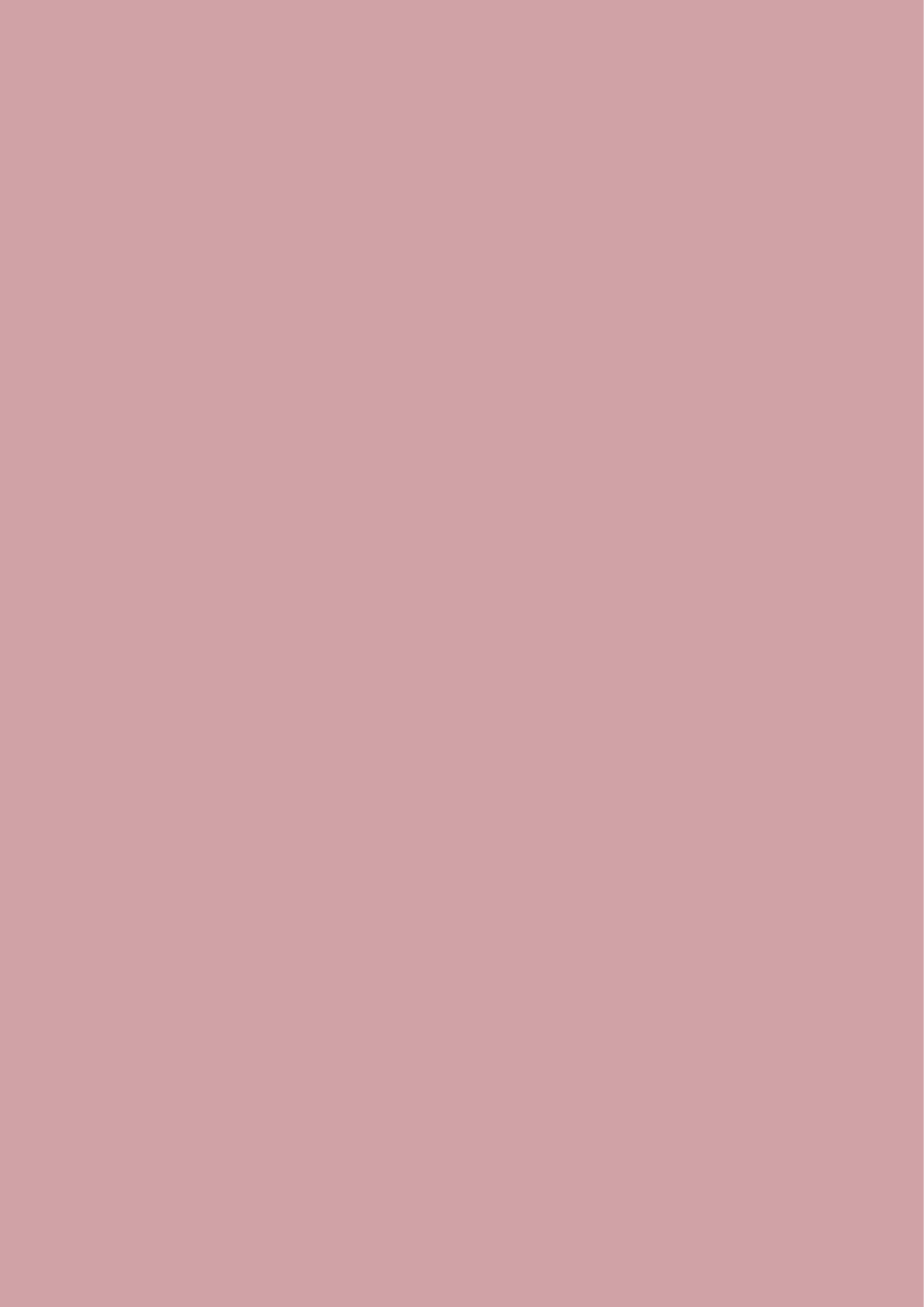# Abstract

This article analyzes the transmission of risk across euro area sovereign debt markets, euro area equity markets, and financial and non-financial sectors in Spain. To this end, the study draws on the connectedness methodology proposed by Diebold and Yilmaz (2009), which focuses on forecast error variance decompositions from vector autoregressive models. The results indicate that the spillover indices using this methodology identify periods during the euro area sovereign debt crisis and the current COVID-19 pandemic when spillovers were generated across financial markets and sectors.

Keywords: spillovers, risk transmission, contagion, financial markets, connectedness.

# 1 Introduction

The COVID-19 pandemic has revived interest in understanding how contagion spreads in financial markets, which received much attention during the Great Financial Crisis and the euro area sovereign debt crisis. One central concept to understanding contagion, and more broadly, financial stability, is the concept of interconnectedness, or the strength of ties between different market players. It figures prominently in key aspects of market risk (e.g., return and portfolio interconnectedness), counterparty risk (e.g., bilateral and multilateral contracts), and systemic risk (e.g., system-wide interconnectedness). As an example of how central interconnectedness is, it has been argued that the pandemic has strengthened the "nexus" between sovereigns, banks and the non-financial sector,<sup>1</sup> thereby intensifying the transmission of risk across these sectors. This implies that if vulnerabilities arise in one sector, then spillovers to other sectors may become more likely, with potentially devastating effects.

The purpose of this article is to shed light on the transmission of risk across the main euro area sovereign debt and equity markets, focusing on the contribution of Spanish financial markets to the transmission of shocks to other markets and vice versa. The study then turns to the impact across the non-financial and financial sectors in Spain. To do so, market prices are used at a weekly frequency to estimate the direction and intensity of spillovers in each area. In particular, the analysis systematically uses the connectedness methodology first introduced in Diebold

<sup>1</sup> See Schnabel (2021).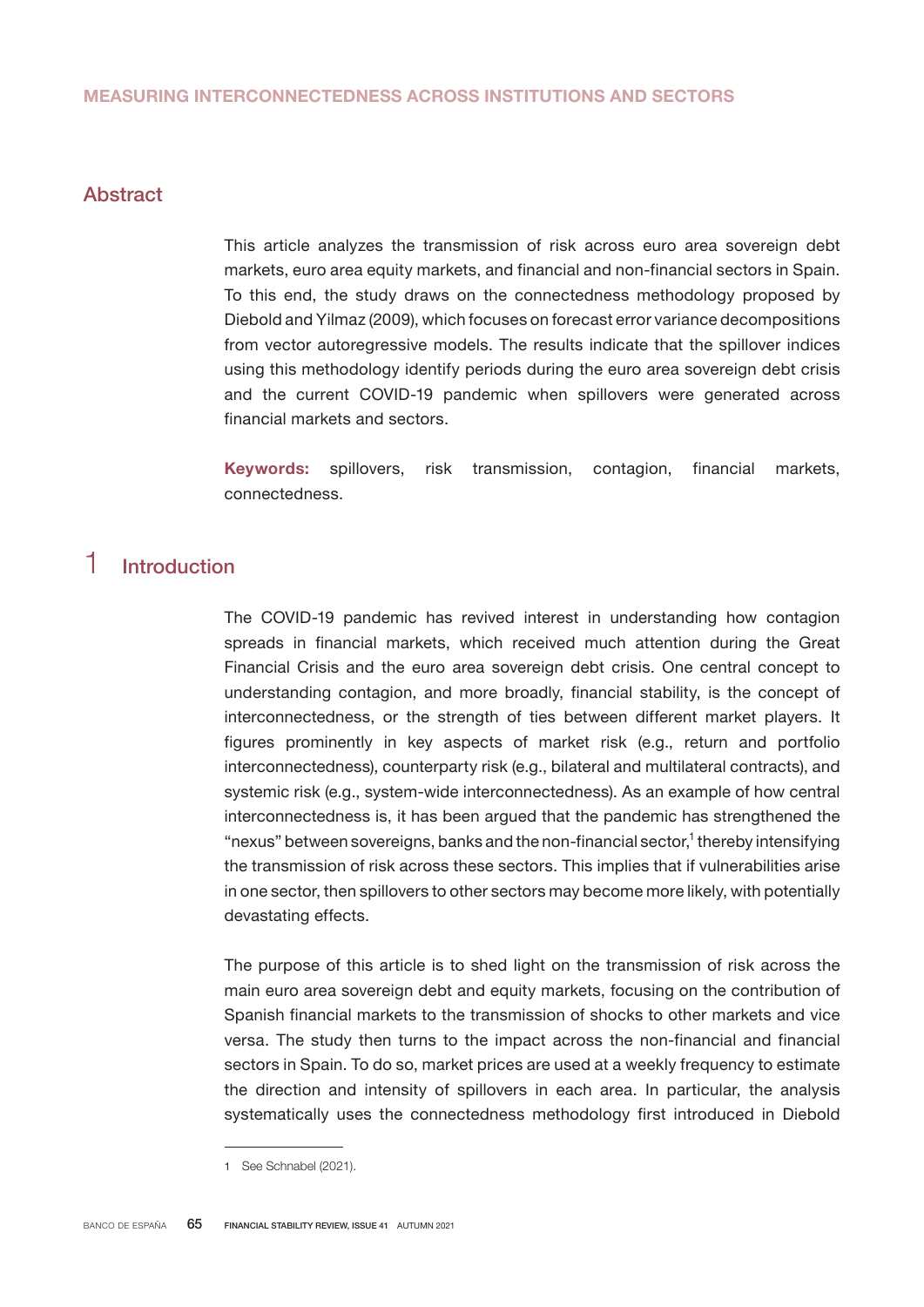and Yilmaz (2009),<sup>2</sup> which is based on forecast error variance decompositions calculated from vector autoregressive models. This technique generates a measure of system-wide interconnectedness called spillover index, and associated concepts such as directional interconnectedness and net interconnectedness. The main advantage of the technique, as opposed to other approaches of measuring the contribution to systemic risk of specific institutions [e.g., Adrian and Brunnermeier (2016) and Brownlees and Engle (2017)], is that it permits a unified approach for empirically measuring interconnectedness at a variety of levels, from pairwise interconnectedness to system-wide interconnectedness. Moreover, the measures have a clear connection to network concepts.

The results indicate that the spillover indices are able to track events in the GFC, the euro area sovereign debt crisis, and the COVID-19 pandemic quite well. In particular, with respect to the euro area sovereign debt market, it is found that the spillover index is able to track the decoupling of peripheral and core sovereign bond markets during the 2010-2014 period. Another finding is that both equity market return spillovers and equity market volatility spillovers sharply increased at the onset of the COVID-19 pandemic. It is also shown that Spanish equity markets mainly receive contagion from core equity markets, while they transmit contagion to peripheral equity markets.<sup>3</sup>

The analysis looks at cross-sectoral stock market spillovers within Spain, with a focus on the channels of contagion during the COVID-19 pandemic. It is found that contagion spread from the non-financial sector to both the financial sector and the Spanish sovereign debt market from the outset of the COVID-19 pandemic onwards. These results can possibly be traced to the increase in vulnerabilities and risks within the non-financial sector and the increase in government exposures to the non-financial sector as a result of the over-all fiscal policy response to the crisis.

The rest of the paper is organized as follows. Section 2 provides a brief literature review of existing approaches to measure systemic risk. Section 3 describes the Diebold and Yilmaz connectedness methodology, and its empirical implementation. Section 4 shows the empirical analysis. Finally, Section 5 concludes.

<sup>2</sup> Diebold and Yilmaz (2009) seminal paper spawned a wide literature that refines the measurement and estimation of connectedness to take into account relevant financial institutions via large-scale vector autoregressive models (VARs) with functions that distinguish the key financial institutions [e.g., Demirer et al. (2018) and Gross and Siklos (2020)], more explicit identification schemes based on heteroscedasticity [e.g., De Santis and Zimic (2018)] or structural VAR approaches [e.g., Boeckelmann and Stalla-Bourdillon (2021)].

<sup>3</sup> This article adopts the same nomenclature as in previous literature and refers to Greece, Ireland, Italy, Portugal and Spain as "peripheral countries" and the rest as "core countries".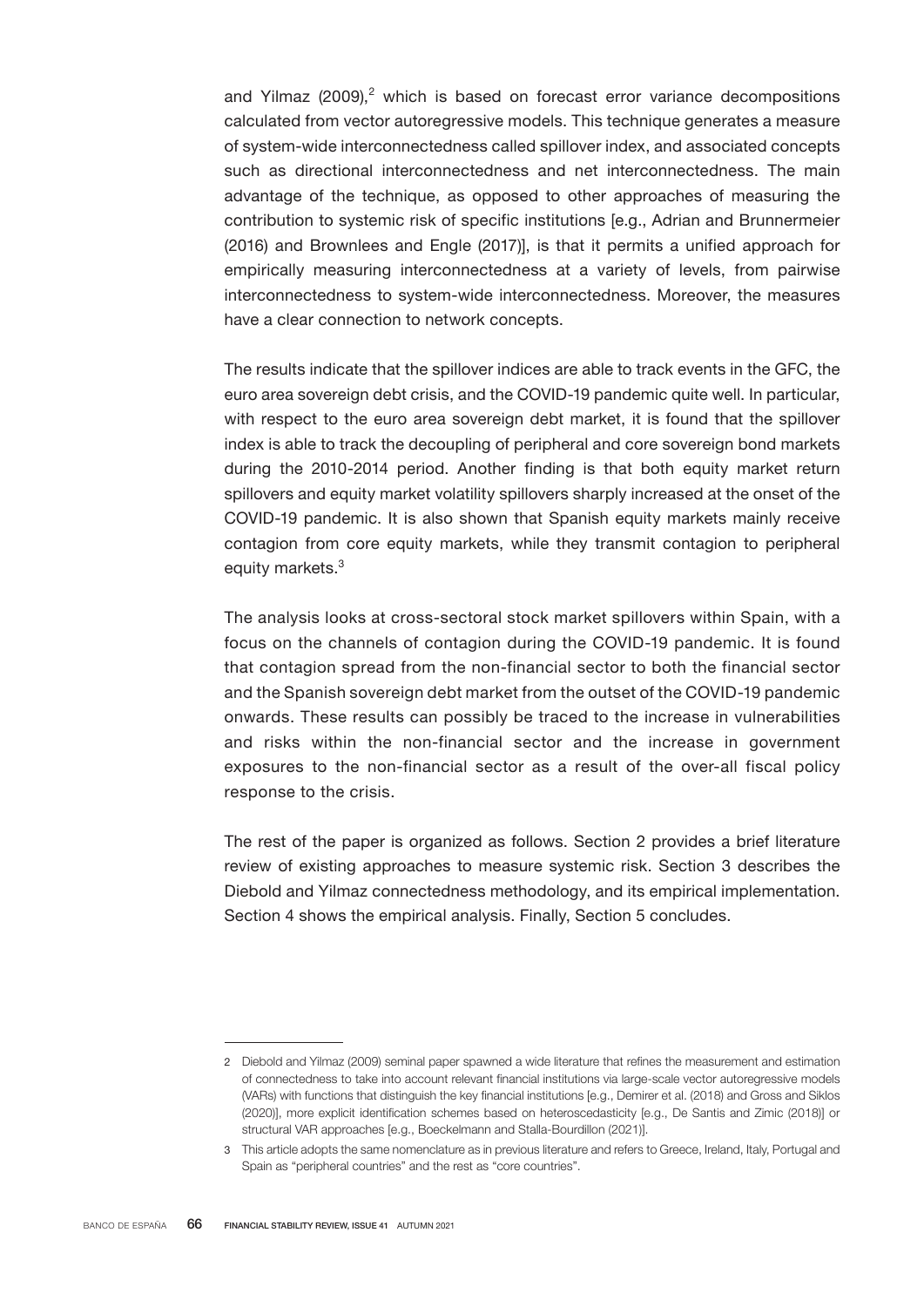# 2 Systemic risk measures: a brief primer

The global financial crisis resulted in changes in approaches to monitoring financial stability. Prior to this crisis, financial regulation and stability measures were microprudential in nature, and focused on individual risk measures, such as Value-at-Risk (VaR). The new view, however, stresses the importance of interrelationships between financial institutions. Due to this, new measures were developed to capture systemic risk, spillovers from one financial institution to another (and vice-versa), and other phenomena.

There are four broad categories of systemic risk measures: i) tail measures; ii) network-based models of the financial system; iii) contingent claims analysis, and iv) dynamic stochastic macroeconomic models. The more popular measures are tail-based measures, and network-based measures of the financial system, which are the focus of this article. Tail-risk based measures [see e.g., ∆CoVAR of Adrian and Brunnermeier (2016), Marginal Expected Shortfall of Acharya et al. (2017), and the SRISK index of Brownlees and Engle (2017)] focus on codependence in the tails of returns of financial institutions. In particular, these measures are closely linked to Value-at-Risk type approaches; the main difference, though, is that these approaches are able to distinguish the impact of firm-specific disturbances from disturbances to the entire financial sector. Valueat-Risk, however, is institution-specific, and does not take into account the interrelationships of different firms.

Network-based models, meanwhile, focus on the propagation of contagion, the interconnectedness between different firms/sectors, and spillovers from one sector to another. Ideally, to pursue this type of analysis, one would want to observe network data. That is, one would like to observe actual financial exposures of firms to one another. This is not often the case, though. In this regard, several procedures have been developed to measure connectedness across financial institutions in the absence of such information; most of these measures are based on financial market prices. Billio et al. (2012), for example, propose to measure interconnectedness through a method that is based on pairwise Granger causality. A disadvantage of this approach, however, is that the method might be unstable over time, and that it is essentially bivariate in nature. An alternative approach pursued in this article is the interconnectedness approach proposed by Diebold and Yilmaz (hereafter referred to as DY) in a series of papers [see e.g., Diebold and Yilmaz (2009) and Demirer et al. (2018)], which is essentially based on vector autoregressive models (VAR).

The advantage of this approach over Billio et al. (2012) is that it permits to study contagion and spillovers across several firms or sectors. Moreover, it also permits the analysis of contagion from firm-level to a system-wide level. A drawback,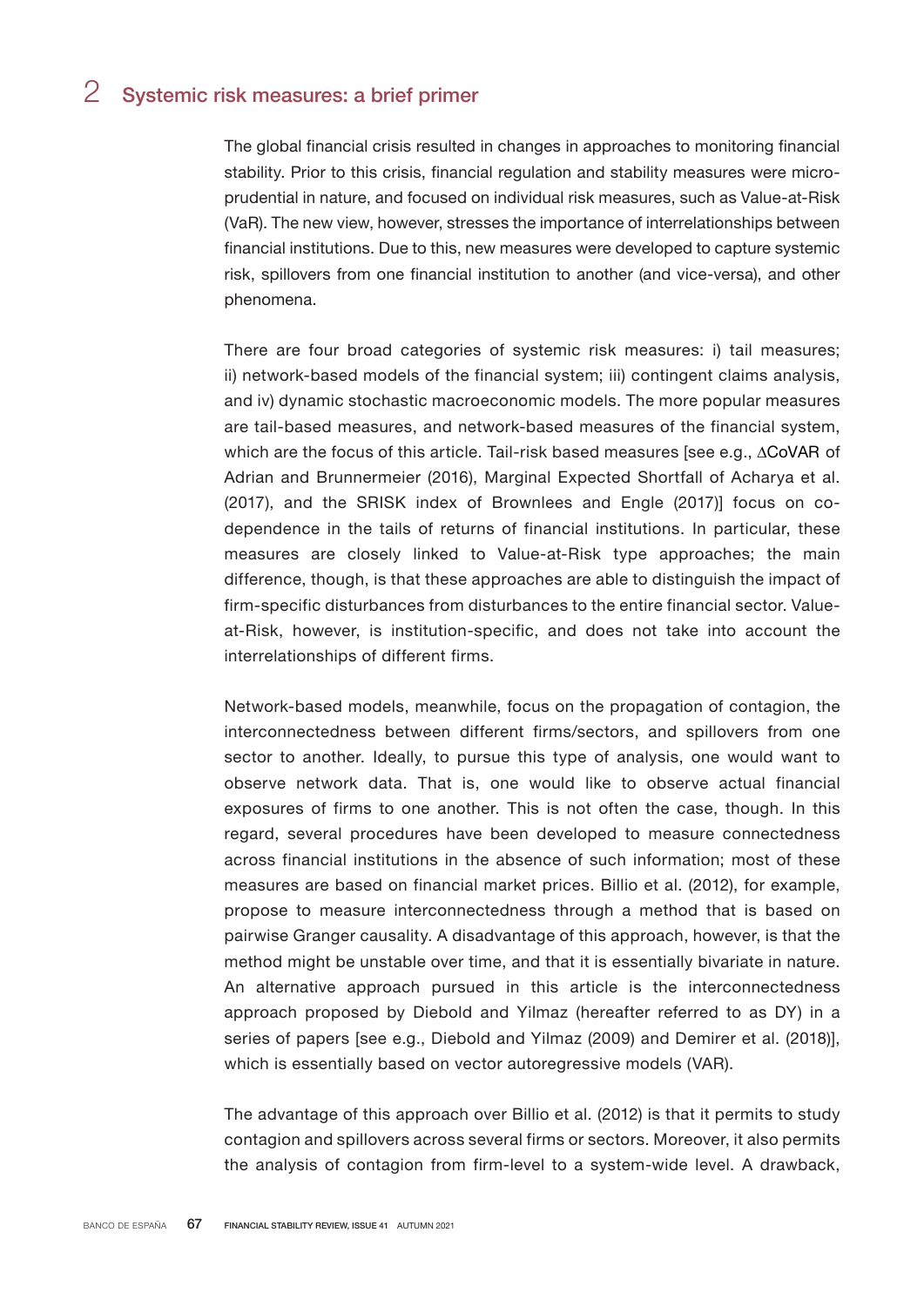however, as opposed to Billio et al. (2012), is the need for identifying assumptions, as the methodology is essentially based on variance decomposition analysis.<sup>4</sup>

# 3 Measuring interconnectedness using the Diebold-Yilmaz approach

The starting point for measuring interconnectedness of financial institutions using the DY approach is the estimation of vector autoregressive models, which capture the relationship between several variables as they change over time. In particular, DY build their connectedness index from the variance decomposition matrix associated with an N-variable vector autoregressive model. The variance decomposition matrix indicates the contribution of each financial institution to shocks to other financial institutions in the system being modelled. DY augment the variance decomposition matrix obtained from the estimation of the VAR model with rows and columns that indicate total contributions of all other institutions to a particular financial institution. Hence, this permits the calculation of different measures that can be computed, which are presented from the following schematic of the connectedness in Table 1. The procedure is more formally explained in the Annex.

The main upper left block of the interconnectedness table contains the variance decomposition matrix,<sup>5</sup> which we will denote by  $D^{H} = \left[d_{ij}^{H}\right]$ , where i is the row variable, j is the column variable, and H is the time horizon from which we computed the matrix. The connectedness table augments the variance decomposition matrix with an additional row that contains row sums, an additional column that contains column sums, and an additional cell in the bottom-right containing an average for all cases, for each  $i \neq j$ .

From the connectedness perspective, the measures of relevance are the off-diagonal elements of the matrix  $D<sup>H</sup>$ , as they provide measures of pairwise directional connectedness. The pairwise directional connectedness from j to i is defined as:

$$
C_{i \leftarrow j}^H = d_{ij}^H
$$

Sometimes, one might be interested in net pairwise directional connectedness, which is simply the following difference:

$$
C_{i \leftrightarrow j}^H = C_{j \leftarrow i}^H - C_{i \leftarrow j}^H
$$

<sup>4</sup> As explained in the Annex, the spillover index is computed from the forecast error variance decompositions coming from the estimation of a vector autoregressive model. As reduced-form shocks are rarely orthogonal in nature, one would need to proceed with some scheme to identify the uncorrelated "structural" shocks from the correlated orthogonal shocks.

<sup>5</sup> One can obtain the variance decomposition matrix by rewriting the VAR system that is specified earlier to a moving average representation, compute H step ahead forecasts, and the corresponding forecast errors and obtain its covariance matrix.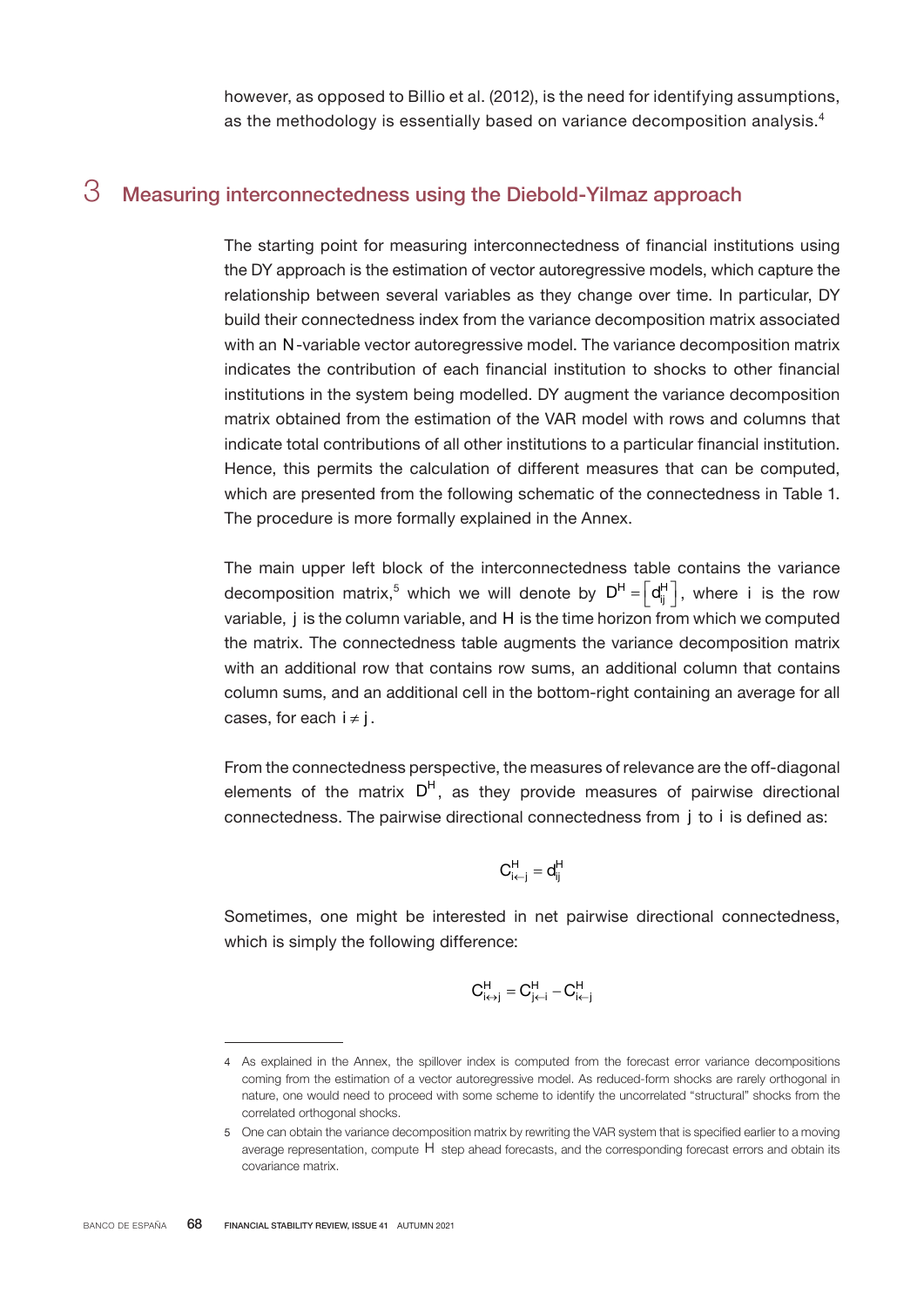#### INTERCONNECTEDNESS TABLE Table 1

|           | $X_1$                                | $\mathsf{X}_2$                                                                         | $\dots$  | $\mathsf{x}_{\scriptscriptstyle \mathsf{N}}$                                    | From others                                                                         |
|-----------|--------------------------------------|----------------------------------------------------------------------------------------|----------|---------------------------------------------------------------------------------|-------------------------------------------------------------------------------------|
| $X_1$     | $d_{11}^{\rm H}$                     | $d_{12}^{\rm H}$                                                                       | $\cdots$ | $d_{1N}^{\, \text{H}}$                                                          | $\sum\nolimits_{j\,=\,1}^{N}$<br>$d_{1j}^H$                                         |
|           |                                      |                                                                                        |          |                                                                                 | $j \neq 1$                                                                          |
| $X_2$     | $d_{21}^H$                           | $\mathsf{d}_{\mathsf{22}}^\mathsf{H}$                                                  | $\cdots$ | $d_{_{2N}}^{\textrm{H}}$                                                        | $\sum\nolimits_{j\,=\,1}^{N}$<br>$d_{2j}^{\textrm{H}}$                              |
|           |                                      |                                                                                        |          |                                                                                 | $j \neq 2$                                                                          |
| $\ldots$  | $\ldots$                             | $\ldots$                                                                               | $\ldots$ | $\ldots$                                                                        | $\dots$                                                                             |
| $X_{N}$   | $d_{\textrm{N1}}^{\textrm{H}}$       | $d_{\textrm{N2}}^{\textrm{H}}$                                                         | $\ldots$ | $\mathsf{d}_{\scriptscriptstyle{\mathsf{NN}}}^{\scriptscriptstyle{\mathsf{H}}}$ | $\sum_{j=1}^{N}$<br>$d_{\textrm{Nj}}^{\textrm{H}}$                                  |
|           |                                      |                                                                                        |          |                                                                                 | $j \neq N$                                                                          |
| To others | $\sum\nolimits_{i=1}^{N}~d_{i1}^{H}$ | $\begin{aligned} \sum\nolimits_{i\,=\,1}^{N}\,\,d_{i2}^{H}\, \\ i\neq 2 \end{aligned}$ | $\ldots$ | $\sum\nolimits_{i=N}^{N}\,d_{iN}^{H}$                                           | $\frac{1}{N}\sum\nolimits_{i,j\,=\,1}^{N}$ $\mathbf{j}\neq\mathbf{j}$<br>$d_{ij}^H$ |
|           | $i \neq 1$                           |                                                                                        |          | $i \neq N$                                                                      |                                                                                     |
|           |                                      |                                                                                        |          |                                                                                 |                                                                                     |
|           |                                      |                                                                                        |          |                                                                                 |                                                                                     |

SOURCE: Own elaboration.

From the pairwise connectedness measures, one can define aggregate measures of interconnectedness. For example, the row sum of the off-diagonal elements provides the amount of the H step forecast error variance of variable i coming from shocks arising from other variables can be expressed as the following quantity:

$$
C_{i \leftarrow \cdot}^{H} = \sum_{\substack{j=1 \\ j \neq i}}^{N} d_{ij}^{H}
$$

Meanwhile, the total directional connectedness to others from j can be described as the following quantity, which is the column sum of the off-diagonal elements:

$$
C_{\leftarrow j}^H = \sum_{i=1}^N d_{ij}^H
$$

Finally, one can compute a grand total of all of the off-diagonal elements of the elements in the variance decomposition matrix. This measure is what DY call the *total directional connectedness*:

$$
C^H = \sum_{\substack{i,j=1\\j\neq i}}^N \! d_{ij}^H
$$

The total directional connectedness measure can then be thought of as a measure of total system-wide connectedness.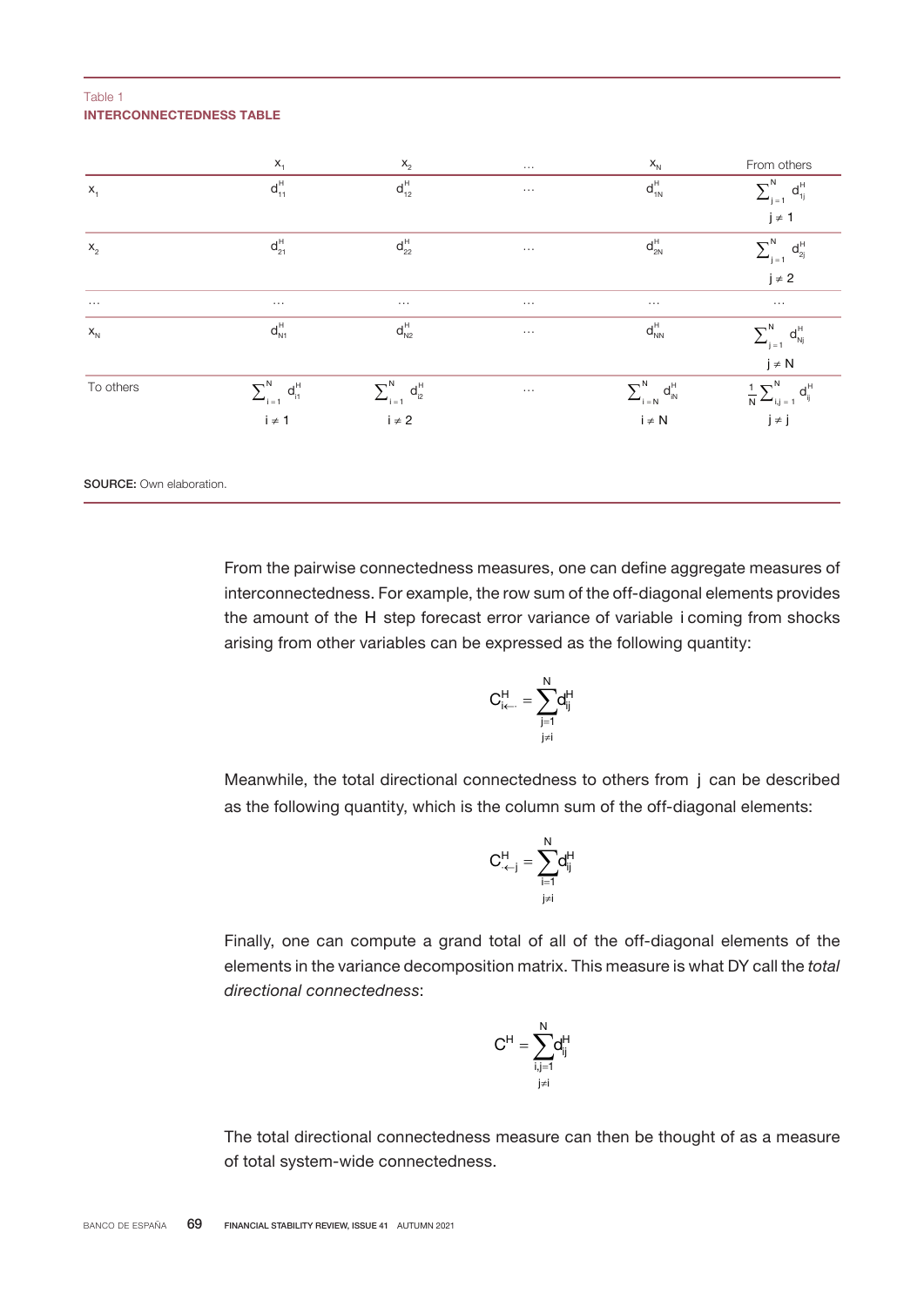# 3.1 Model implementation

The aim is to study spillovers across European sovereign bond yields, stock market indices, and Spanish financial and non-financial sectors using market data at a weekly frequency. The rationale behind this choice (as opposed to using e.g. daily frequency) is to avoid the possibility of stale prices.<sup>6</sup> In particular, the analysis draws on Wednesday-to-Wednesday returns, as these are less susceptible to day-of-theweek effects.<sup>7</sup>

To implement the DY methodology, one needs to specify the predictive horizon H and the dynamics of the variables, as represented by the number of lags p. In addition, time-varying interconnectedness allows to move away from the completely static procedure implicitly assumed thus far. Allowing for time-varying interconnectedness is especially important as the dynamics of the variables one is interested in may vary with the business or the financial cycle, or it may evolve slowly e.g. with the structure of the financial system.

A predictive horizon of  $H = 1$  week is chosen, similar to Diebold and Yilmaz (2009) and Boeckelmann and Stalla-Bourdillon (2021). To compute the optimal number of lags p, the analysis needs to rely on standard information criteria, such as the Akaike information criterion and the Bayesian information criterion. The information criteria reveal that for each of the areas, the most adequate model is one that has  $p = 1$ . Finally, to allow for time-varying interconnectedness, the analysis relies on a rolling window estimation, with a one-sided rolling window of 103 weeks (approximately two years). In the robustness exercises, attention is given to how the spillover index changes when the predictive horizon or the rolling window are changed.

# 4 Empirical analysis

This section shows the empirical application of the connectedness methodology. First, the data used for the empirical analysis is described, followed by the dynamic analysis of interconnectedness.

# 4.1 Data

Interconnectedness is studied under three different settings: sovereign bond markets and equity markets of major European countries, respectively, and non-financial and

<sup>6</sup> Prices are stale when current prices do not reflect actual market information.

<sup>7</sup> With Friday-to-Friday returns the results are quite similar.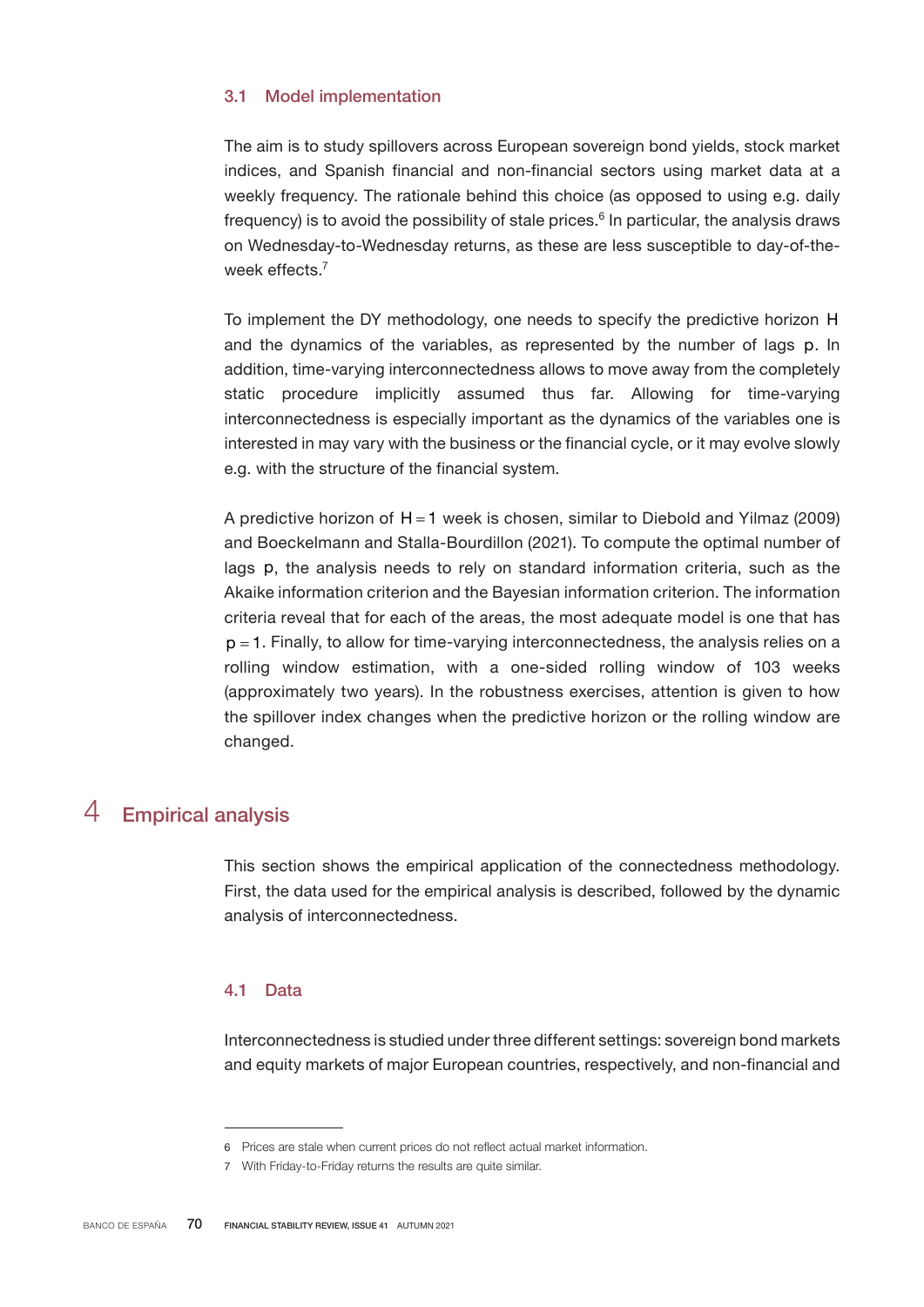financial sectors in Spain. To pursue this analysis, information from Datastream is used. The type of information in each setting is outlined below.

- Sovereign bond markets: Weekly information is obtained on 10-year sovereign bond yields from Austria, Belgium, France, Germany, and the Netherlands (core), Greece, Ireland, Italy, Portugal and Spain (periphery). The main variables for this estimation are weekly changes in sovereign bond yields, and the corresponding volatilities, calculated via one-month rolling windows of standard deviations of yield changes.
- Equity markets: Weekly information is obtained on the main equity indices on the countries mentioned above. This estimation uses weekly log changes in equity price indexes, and the corresponding volatilities, which were calculated via one-month rolling windows of the standard deviations of equity returns.<sup>8</sup>
- Sectoral indices: Weekly information is obtained on sectoral indices based on the different constituent firms in the Madrid Stock Exchange. The sectors included in the stock exchange are: petroleum, construction, consumer goods, leisure and tourism, retail, transportation and distribution, banks, insurance, telecommunications, and real estate. In the subsequent empirical analysis, sectoral indices are aggregated into financial and nonfinancial sectors via a weighted average, with the market capitalizations as the weights. In a subsequent analysis, the non-financial sectors are further divided into vulnerable and non-vulnerable sectors, following the classification in Blanco et al. (2021).<sup>9</sup> The corresponding volatilities, which are rolling windows of one month, are also calculated.

The data used for the empirical analysis spans January 2001 to July 2021 for sovereign bond yields and equity indices, and from January 2008 to July 2021 for sectoral indices (due to data availability).

# 4.2 Results

The results of each of the empirical analyses are described below.

<sup>8</sup> Similar results are obtained when computing the spillover index via the corresponding squares of the returns.

<sup>9</sup> Blanco et al. (2021) divide the sectors into three groups: severely vulnerable, moderately vulnerable, and nonvulnerable. Because the analysis pursued here only allows to observe broader sectors as opposed to the more detailed sector classifications in Blanco et al. (2021), only two groups are considered, wherein severely and moderately vulnerable sectors are combined into one group. Vulnerable sectors are power, basic materials, industry and construction, consumer goods, leisure and transportation. Non-vulnerable sectors are retail trade, telecommunications and real estate.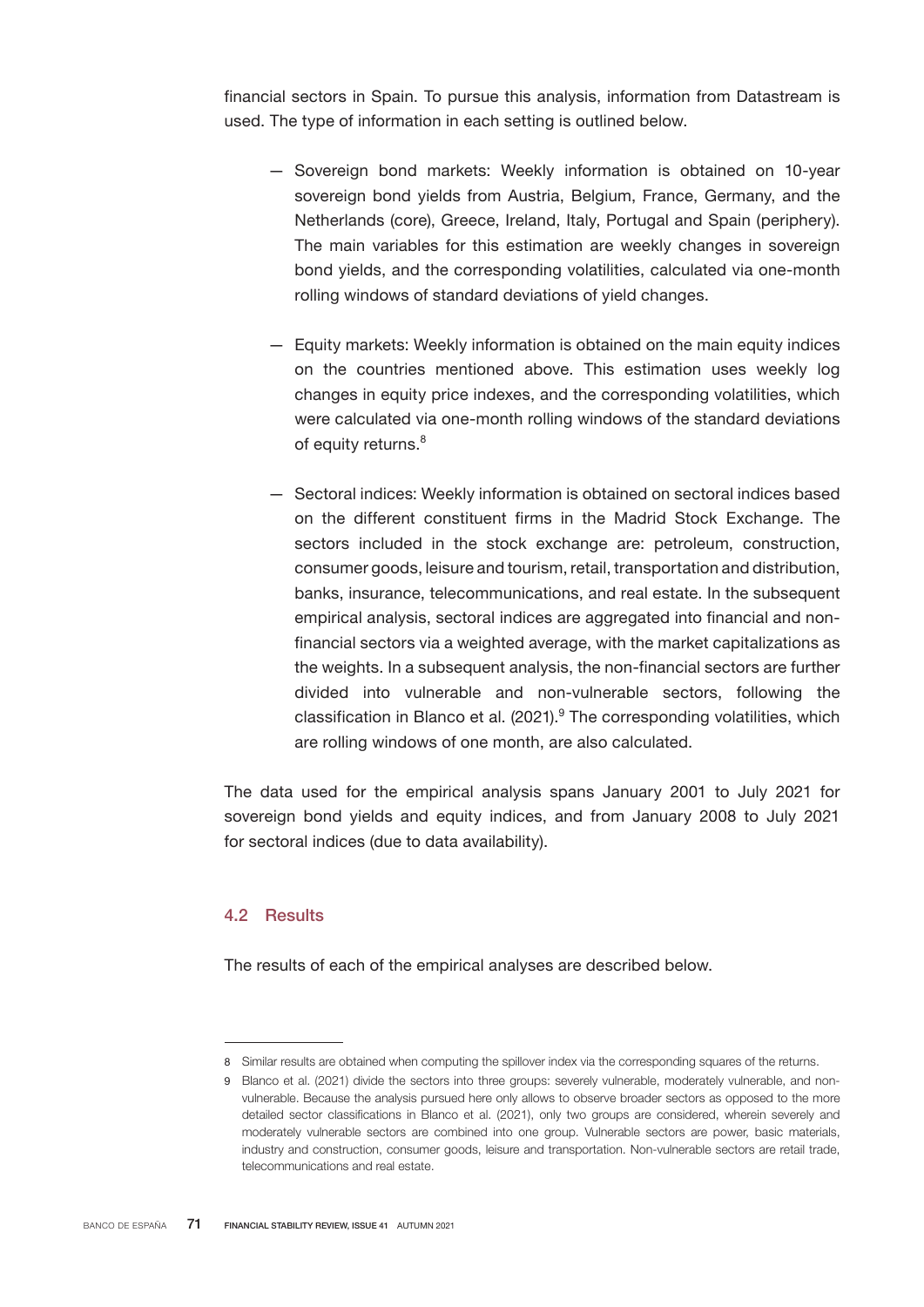## 4.2.1 Sovereign debt markets

The blue line of Chart 1.1 plots the total connectedness of sovereign bond yields over a two-year rolling window. The chart shows two main patterns. First, it indicates that prior to the debt crisis, sovereign bonds were highly interconnected. In particular, one finding is that close to 90% of forecast error variance comes from spillovers to different sovereign bonds. However, as the sovereign debt crisis unfolded, the spillover index decreased to less than 50% in 2014. The drop in spillovers can be associated to the decoupling of sovereign bonds of the peripheral countries and the core countries, a fact that can be observed from the moving average correlations of sovereign bond yields plotted in Chart 1.2, which turned to be negative at around the same period. Connectedness of the sovereign bonds increased afterwards, which can be attributed to bailout packages and other policies targeted at ensuring financial stability of the euro area. The proportion of forecast error variance decompositions were relatively stable at 70% up until 2019. Finally, there was a sharp increase in 2020, which coincided with the COVID-19 pandemic and subsequent measures to contain it. As documented in Corradin, Grimm and Schwaab (2021), at the onset of the COVID-19 pandemic, there was an increase in sovereign bond yields in countries like Italy and Spain, which prompted the announcement of the PEPP on 18 March 2020, which is precisely the week where we observe the spike in the spillover index. The announcement of this program led to a lowering of sovereign bond yields in all euro area countries.

The red line of Chart 1.1, meanwhile, plots the total connectedness of sovereign bond yield volatilities. As can be observed, the patterns of bond yield volatilities are similar to that of bond yield changes. The correlation dynamics also follow a similar pattern, as can be observed in Chart 1.2.

To understand whether the fluctuations in connectedness are general or specific for certain groups of countries, the spillover index for core countries (blue line of Chart 2) and the spillover index for peripheral countries (red line of Chart 2) are computed. The chart for core countries shows that there is almost no variation in the spillover index, which hovers slightly above 80% throughout the sample period. Meanwhile, the chart for peripheral countries indicates the wide variation observed in the total spillover index for all countries. This result suggests that the movements in the spillover index are driven by peripheral countries and not by core ones.

The results of the study of how Spain contributes to the variation in sovereign bond yields are in Chart 3, which shows the net connectedness of Spain to the core and peripheral countries, respectively. A positive measure of net connectedness implies that Spain is a net receiver of shocks, while a negative measure implies that Spain is a net transmitter of shocks. As can be observed, with respect to core countries, the Spanish sovereign market in general influenced sovereign bond yields in core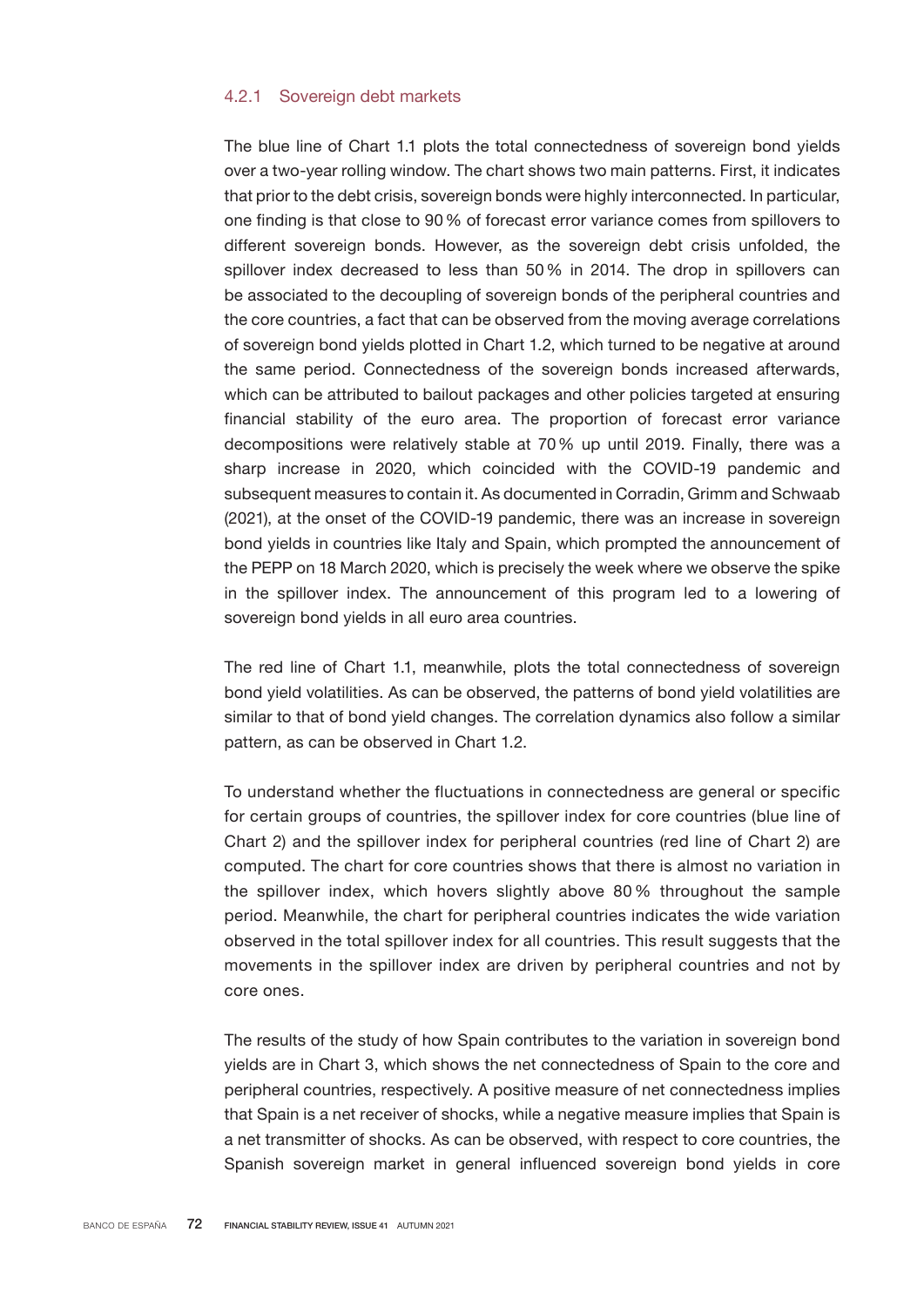#### SPILLOVER INDICES IN FURO AREA SOVERFIGN DEBT MARKETS Chart 1



#### SOURCES: Datastream and own elaboration.

NOTE: The charts above show the total spillover index for changes in sovereign bond yields (see Chart 1.1), and sovereign bond yield volatilities (see Chart 1.2). The spillover indices are defined as the sum of all variance decomposition "contributions to others". The values of the index are from 0 to 100, and can be thought of as percentages. The charts are estimated from a VAR(1) model with a two-year rolling window, and a predictive horizon of one week.

#### Chart 2

#### SPILLOVER INDICES OF SOVEREIGN BOND YIELDS IN CORE AND PERIPHERAL COUNTRIES



SOURCES: Datastream and own elaboration.

NOTE: The chart above shows the total spillover index of changes in sovereign bond yields of core countries (blue), and peripheral countries (red). The spillover indices are defined as the sum of all variance decomposition "contributions to others". The values of the index are from 0 to 100, and can be thought of as percentages. The chart is estimated from a VAR(1) model with a two-year rolling window, with a predictive horizon of one week.

> countries during the 2006-2010 period, and in 2011-2014 (although there were brief spikes wherein Spain was a net receiver of contagion). From 2015 onwards, however, the Spanish sovereign market was influenced more by movements in the core countries. This can be related to the end of the sovereign debt crisis, when the Spanish economy started its economic recovery, and improved its competitiveness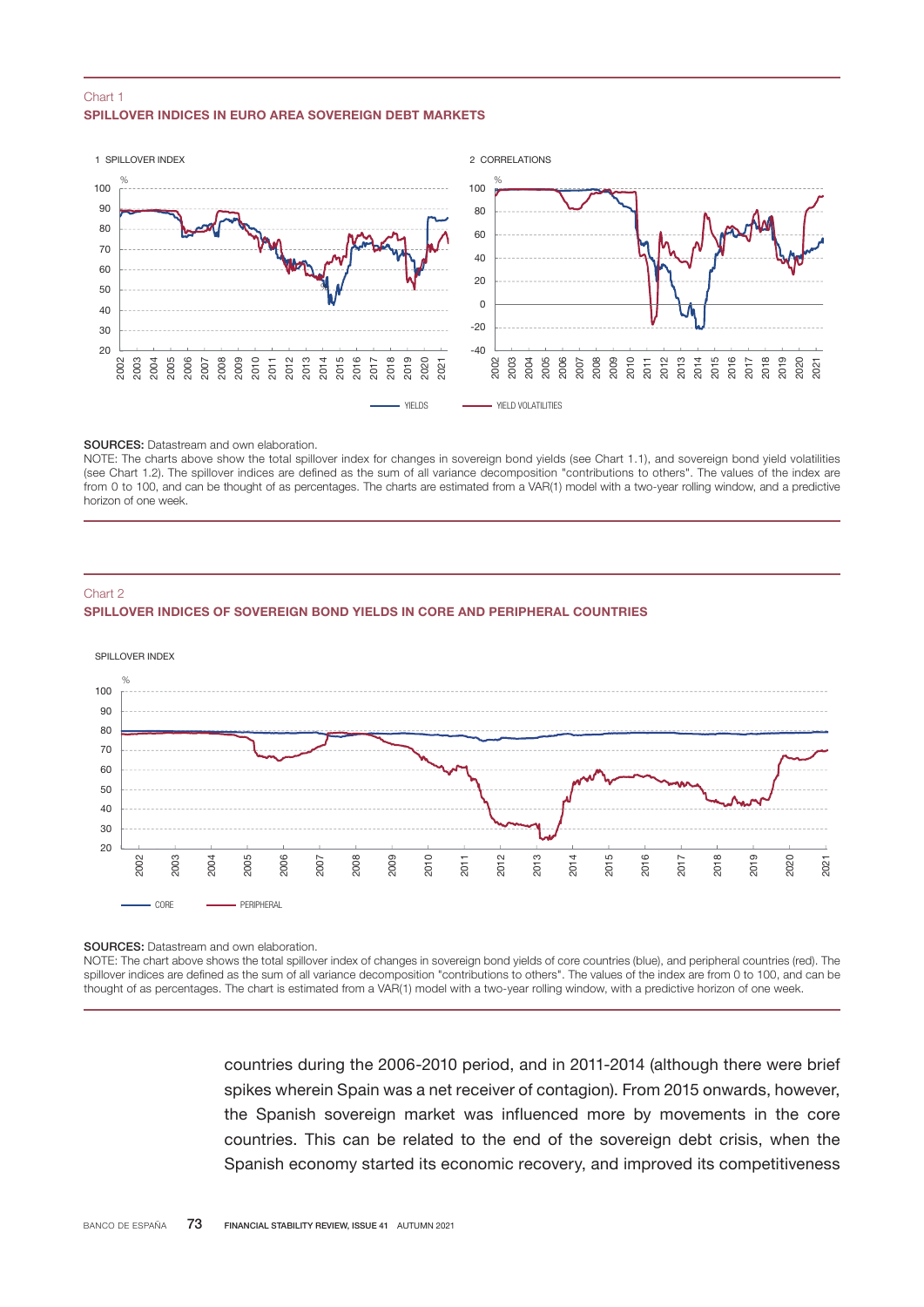## NET CONTRIBUTION OF SPANISH SOVEREIGN BOND YIELDS TO CORE AND PERIPHERAL COUNTRIES Chart 3



SOURCES: Datastream and own elaboration.

NOTE: The charts above show the net connectedness of Spain with respect to core countries (see Chart 3.1), and peripheral countries (see Chart 3.2). The charts are estimated from a VAR(1) model with a two-year rolling window. The charts are estimated from a VAR(1) model with a two-year rolling window and a one week prediction horizon. A positive value of the measure indicates that Spain is a net absorber of contagion, while a negative value of the measure indicates that Spain is a net transmitter of contagion.

> vis-à-vis other countries in the euro area. Meanwhile, with respect to peripheral countries, it is found that prior to 2011, Spain influenced peripheral sovereign bond yields. The Spanish sovereign market then became a net receiver of contagion coinciding with the sovereign debt market crisis.

> The index increased significantly until July 2012, right around the period of the "whatever it takes" speech by the then ECB President Mario Draghi. This suggests that during the sovereign debt crisis Spanish sovereign yields were highly influenced by developments in the other peripheral countries. There was then a decrease until 2018, wherein Spain is found to become a net transmitter of shocks, although the absolute value of the index was relatively low.

# 4.2.2 Equity markets

Turning to the study the connectedness of equity markets in the major euro area economies, Chart 4 shows the spillover indices computed for equity index returns (see Chart 4.1) and equity index return volatilities<sup>10</sup> (see Chart 4.2). The charts indicate relatively small movements in equity return spillovers, which fluctuate between 70% and 90% of forecast error variance decompositions. These high levels indicate that there is a high degree of system-wide interconnectedness across euro area equity markets. By contrast, with respect to equity index return volatilities, wider movements

To compute volatilities, 4-week (1 month) rolling window standard deviations are calculated.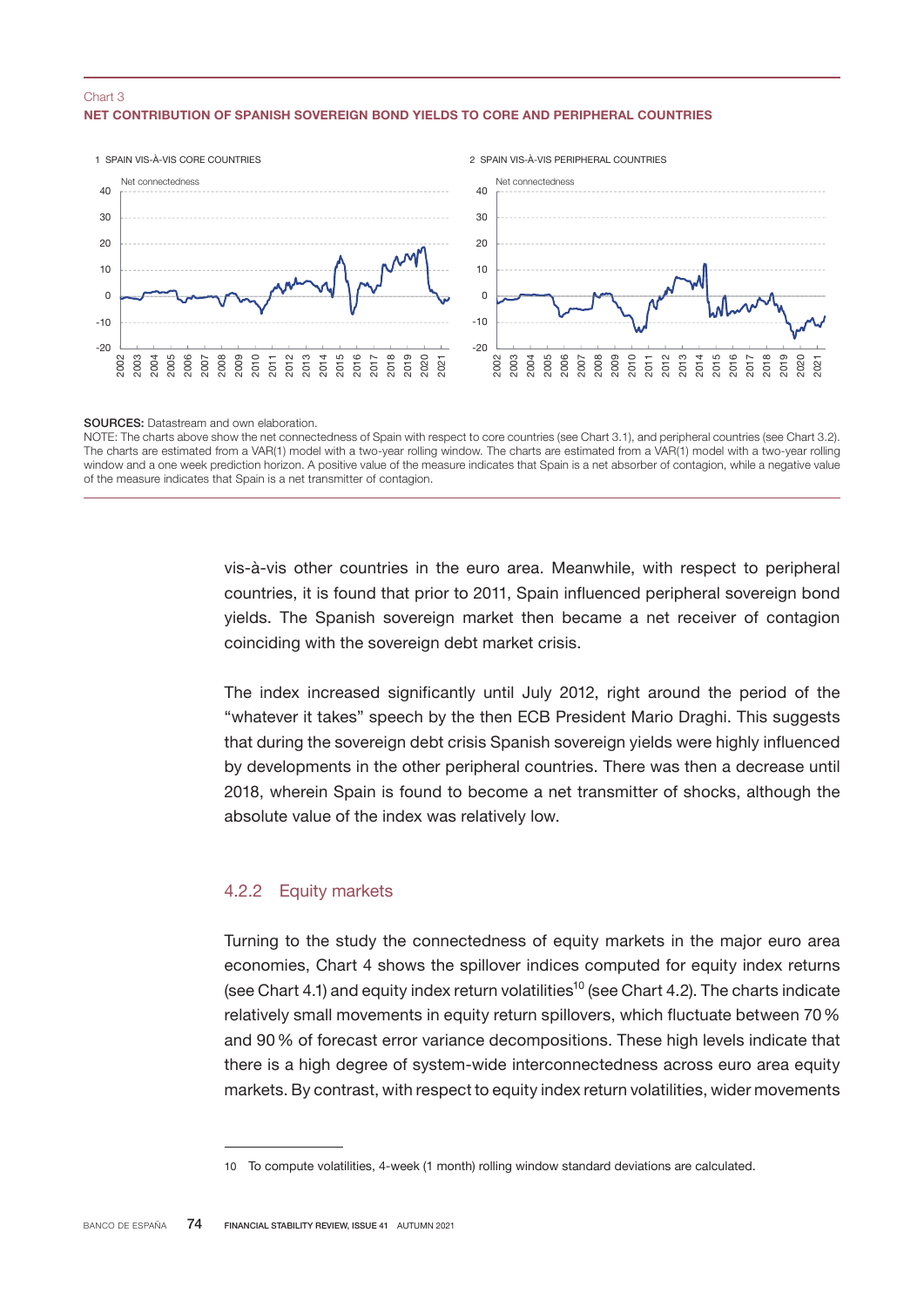### SPILLOVER INDICES OF EURO AREA EQUITY INDEX RETURNS AND EQUITY RETURN VOLATILITIES Chart 4



SOURCES: Datastream and own elaboration.

NOTE: The charts above show the total spillover index for equity markets (see Chart 4.1) and for equity volatilities (see Chart 4.2) across major European countries. The spillover indices are defined as the sum of all variance decomposition "contributions to others". The values of the index are from 0 to 100, and can be thought of as percentages. The charts are estimated from a VAR(1) model with a two-year rolling window and a one week prediction horizon.

> in the spillover index are observed. In particular, the volatility spillover series show increases at three distinct points:

- 1. Prior to the onset of the global financial crisis in 2007.
- 2. Prior to the onset of the European sovereign debt crisis in 2010.
- 3. The stock market crash as a result of the lockdown measures at the onset of the 2020 COVID-19 pandemic.

The fact that there is much movement in volatility spillovers but not in return spillovers is consistent with the results in Diebold and Yilmaz (2009), who find similar results, but for global asset markets. As noted by Diebold and Yilmaz (2009), this result for equity markets can be largely associated with a high level of financial integration across several economies, hence the relatively stable plot for equity returns.<sup>11</sup> Meanwhile, the movements in volatilities are due to responses to economic and political events.

Pairwise net connectedness between Spain and the core and periphery equity markets, respectively, are examined and shown in Chart 5 for equity market volatilities. The chart indicates that, for the most part, Spain is a net receiver of

 Given that the spillover index is a measure of system-wide interconnectedness, the fact that around 70%-90% of forecast error variance decompositions can be attributed to spillovers from one equity market to another underscores the increasing financial integration across the euro area.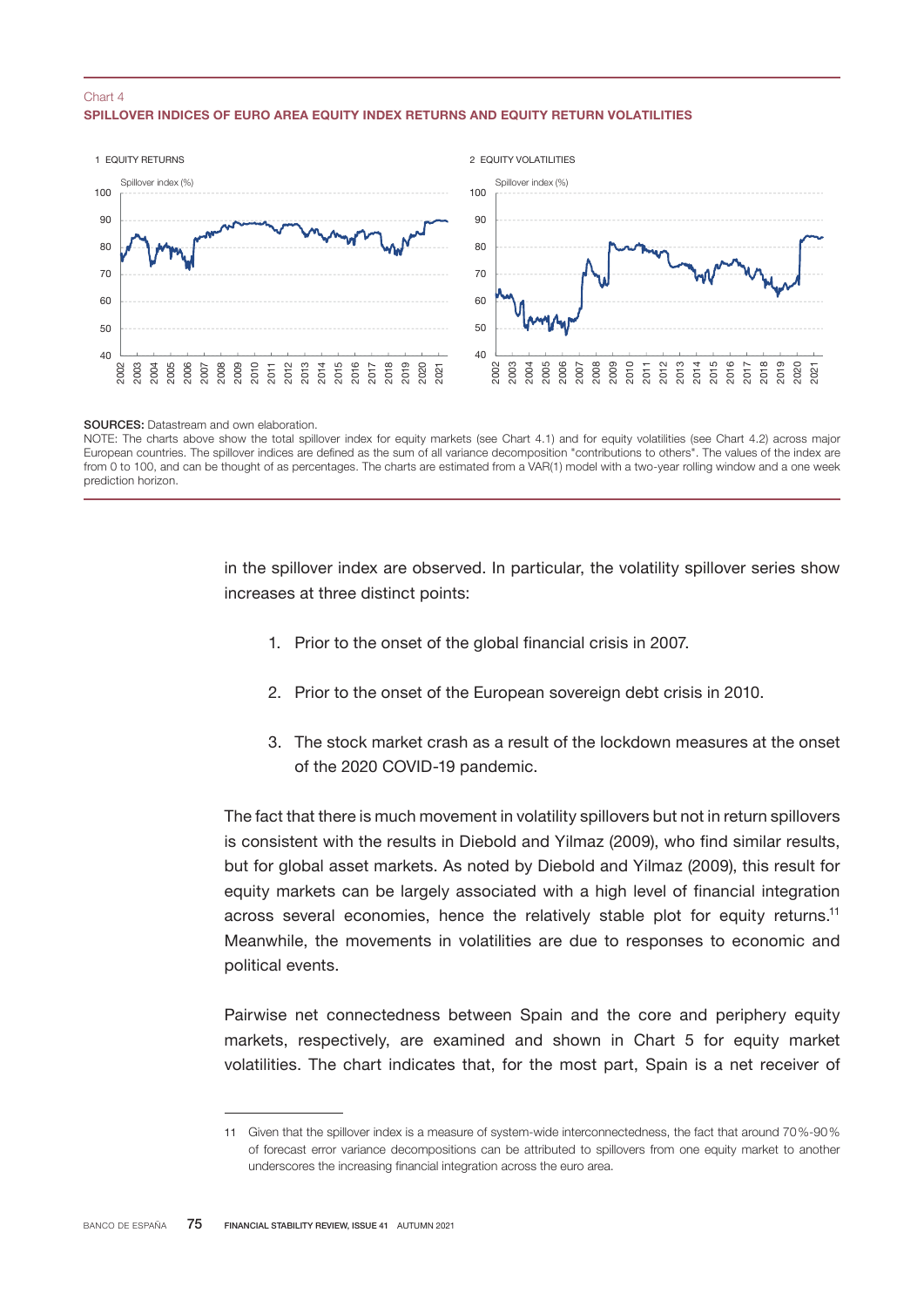### NET CONTRIBUTION OF IBEX 35 REALIZED VOLATILITY TO CORE AND PERIPHERAL EQUITY MARKET VOLATILITIES Chart 5



SOURCES: Datastream and own elaboration.

NOTE: The charts above shows the net pairwise connectedness of the IBEX 35 return volatility with respect to core (see Chart 5.1) and peripheral (see Chart 5.2) equity market volatilities. The charts are estimated from a VAR(1) model with a two-year rolling window and a one week prediction horizon. A positive value of the measure indicates that Spain is a net absorber of contagion, while a negative value of the measure indicates that Spain is a net transmitter of contagion.

> shocks from core equity markets, while it is a net transmitter of shocks to peripheral equity markets.<sup>12</sup>

# 4.2.3 Sectoral indices

Having established how the Spanish sovereign and the Spanish equity markets influence and are influenced by other economies, the analysis turns to the interconnections between sectoral indices within the Spanish economy.<sup>13</sup> The corresponding spillover indices both for returns and volatilities are shown in Chart 6. The spillover indices for different sectors indicate spikes around the 2010-2014 European sovereign debt crisis, and at the onset of the COVID-19 pandemic in March 2020, the spillover index reached levels close to historical highs. The volatility spillovers in Chart 6.2 show a similar spike around March 2020, though not at the same levels as in sectoral indices.

<sup>12</sup> In order to verify whether the results in relation to the spillover index are due to other advanced economies such as the UK and the US, an alternative model is estimated where the S&P 500 and the FTSE are considered as additional variables in the VAR system. The results obtained show that the spillover index retains the same dynamics as that showed in the main text, and that Spain still is a net transmitter of risk to peripheral countries, and a net receiver from core countries. Results are available upon request.

<sup>13</sup> In contrast to the earlier estimations, a VARX(1) model is estimated for the purpose of computing the spillover index and the net connectedness measures. The exogenous variables used for estimation are the EURO STOXX 600, and an index of European sovereign bond yields ex-Spain. An alternative estimation is considered, which is to net out the exogenous variables via OLS estimation, following Boeckelmann and Stalla-Bourdillon (2021). Results obtained are quite similar.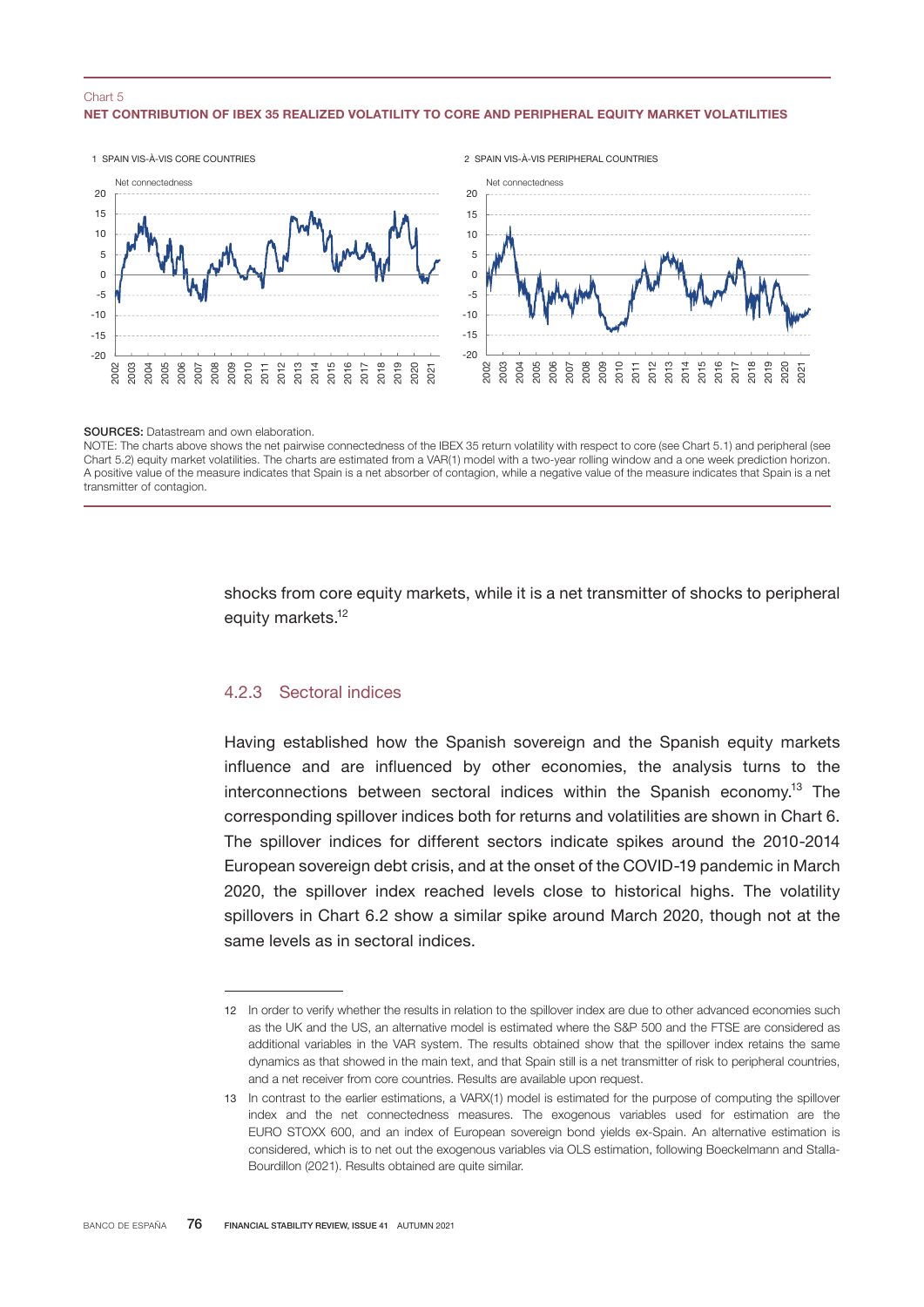### SPILLOVER INDEX FOR SPANISH SECTORAL INDEX RETURNS AND RETURN VOLATILITIES Chart 6



SOURCES: Datastream and own elaboration.

NOTE: The charts above show the total spillover index for sectoral indices (see Chart 6.1) and for sectoral index volatilities (see Chart 6.2) for the Spanish economy. The spillover indices are defined as the sum of all variance decomposition "contributions to others". The values of the index are from 0 to 100, and can be thought of as percentages. The charts are estimated from a VAR(1) model with a two-year rolling window and a one week prediction horizon.

> The analysis studies how contagion spreads across different sectors of the Spanish economy, with a particular focus on the recent COVID-19 pandemic, given that spillovers were near the maximum levels reached in the historical data. Chart 7 shows the net connectedness of each of the sectors considered. In the case of Chart 7.1, a positive net connectedness value implies a stronger contagion from the non-financial sector to the financial sector than in the other direction, and vice-versa for negative values. The chart shows that during the onset of the COVID-19 lockdowns, there was an increase in net contagion from the non-financial sector to financial sector. This increase possibly reflects the rise in risks and vulnerabilities of non-financial firms as a result of the COVID-19 pandemic [Banco de España (2021)], thus spilling over to the financial sector due to is exposure to non-financial firms, which moreover increased during this episode as a result of increased lending to such firms.

> The increase in contagion was steady until November 2020, which coincides with announcements of the effectivity of some vaccines to fight the COVID-19 virus, and the extension of programs to provide support to non-financial firms. In particular, these programs included the public guarantee facilities managed by the Official Credit Institute (ICO, in its Spanish acronym). While there was another round of increase in net spillovers from non-financial to financial firms earlier in 2021, these dissipated later on. During the pandemic crisis, net spillovers from the non-financial sector to the financial sector have been above the historical mean (marked by the dashed red line in the chart).

> Chart 7.2 shows net spillovers between the non-financial sector and the Spanish sovereign bond market. As in Chart 7.1, a positive net connectedness measure implies that the contagion from the non-financial sector to the sovereign is higher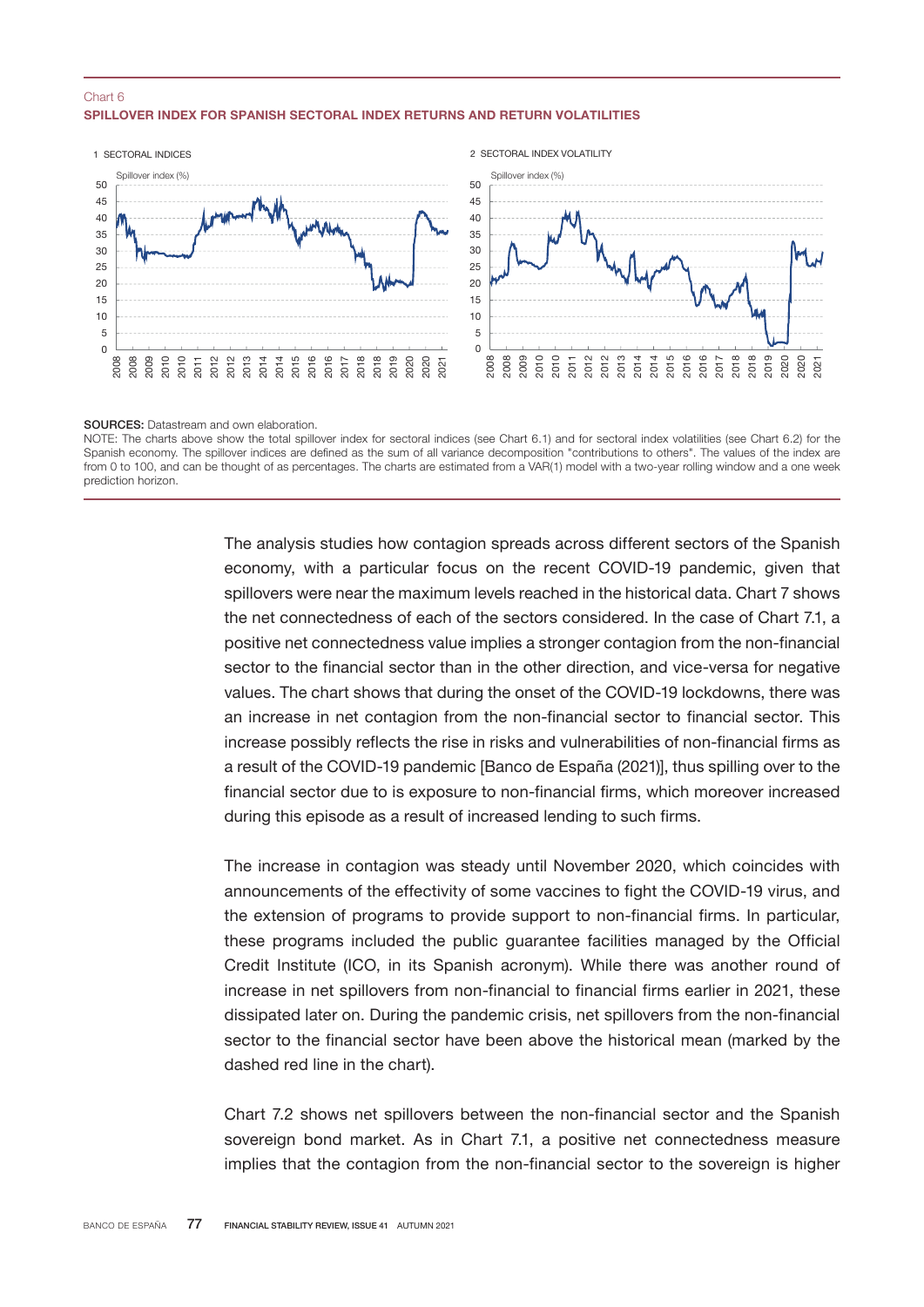## NET CONTRIBUTION OF NON-FINANCIAL SECTORS VIS-À-VIS FINANCIAL AND SOVEREIGN SECTORS Chart 7



#### SOURCES: Datastream and own elaboration.

NOTE: The charts show the net connectedness between non-financial and financial sectors (see Chart 7.1) and the non-financial vis-à-vis the sovereign (see Chart 7.2) in Spain. The charts are estimated from a VARX(1) model with a two-year rolling window. The blue line is the net connectedness measure, the red line is the historical mean, while the orange line is the mean of the series during the global financial crisis. A negative value of the measure indicates that the non-financial sector is a net absorber of contagion, while a positive value of the measure indicates that the non-financial sector is a net transmitter of contagion.

> than in the other direction. A sharp increase in contagion from non-financial sectors to the sovereign is found, which continued throughout most of 2020, and then stabilized. This rise in net spillovers from the non-financial sectors can also possibly be associated to the overall fiscal policy response in support of the nonfinancial corporate sector, including public guaranteed loan programs which increased the contingent exposures of the government to the non-financial sector.

> Digging deeper into the transmission from the non-financial to the financial sector and conduct a more elaborate analysis is conducted wherein the non-financial sector is divided into vulnerable and non-vulnerable sectors. The results, which are shown in Chart 8, show that during the COVID-19 pandemic, indicate that there was an increase in the transmission of shocks from vulnerable non-financial sectors to the financial sector, while there was a decrease in the transmission of shocks from the nonvulnerable non-financial sectors to the financial sector. From June 2020 onwards, however, both vulnerable and non-vulnerable sectors move together. With respect to the linkages with the sovereign, meanwhile, the results are quite similar in direction.

> All in all, these results emphasize the different nature of the COVID-19 crisis from the European sovereign debt crisis. In particular, in the COVID-19 crisis, it was the nonfinancial sector that affected the other sectors of the economy. This is as opposed to the sovereign debt crisis, wherein we can observe (from the orange line that depicts the mean net spillover during the period) that the non-financial sector was a net receiver of contagion from the financial sector.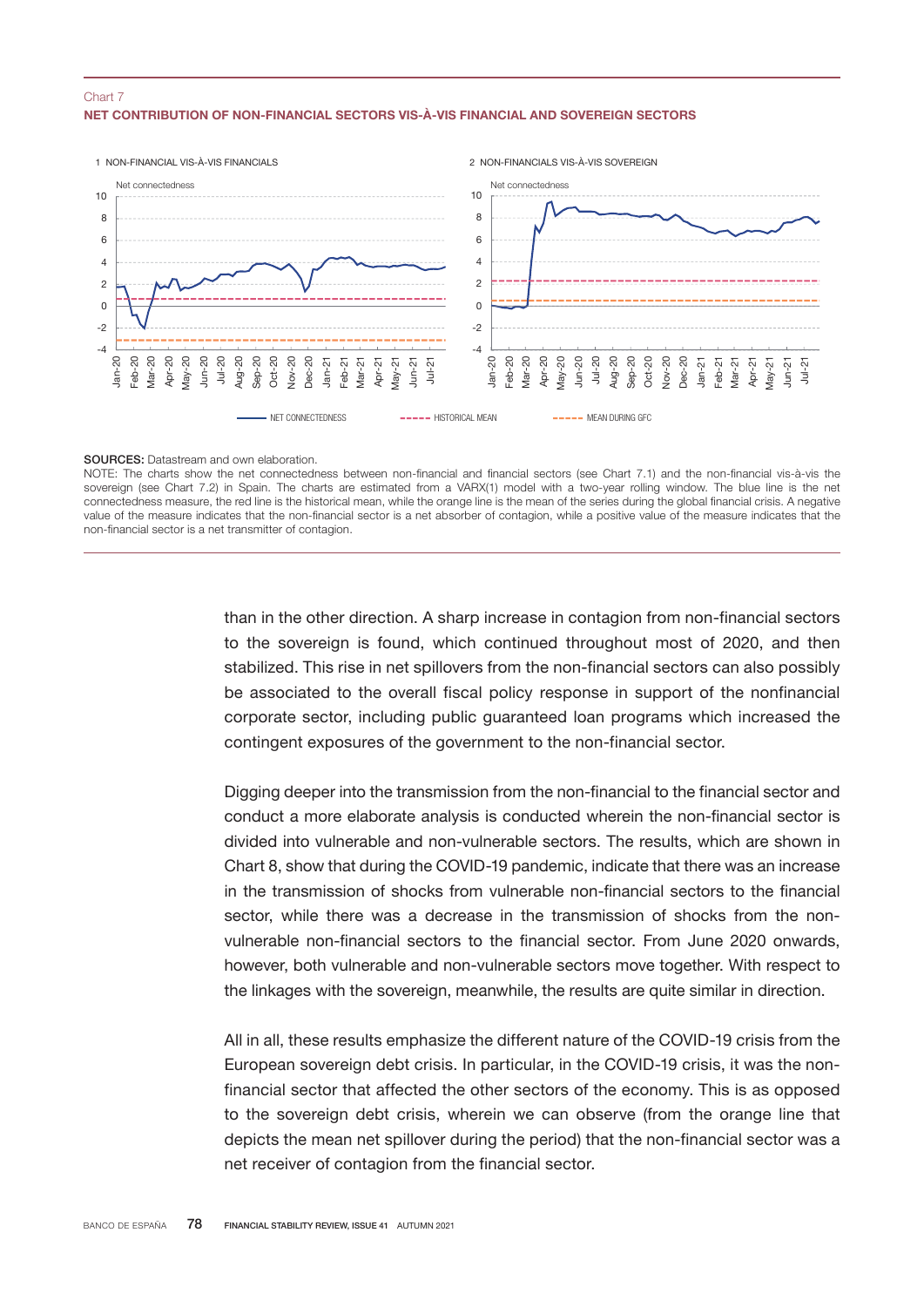### COMPARISON BETWEEN VULNERABLE AND NON-VULNERABLE SECTORS Chart 8



#### SOURCES: Datastream and own elaboration.

NOTE: The charts show the net connectedness between non-financial and financial sectors (see Chart 8.1) and the non-financial vis-à-vis the sovereign (see Chart 8.2) in Spain. The charts are estimated from a VARX(1) model with a two-year rolling window. The blue line is the net connectedness measure for vulnerable sectors, the red line is the net connectedness measure for non-vulnerable sectors, the orange line is the historical mean, while the green line is the mean of the series during the global financial crisis. A negative value of the measure indicates that the non-financial sector is a net absorber of contagion, while a positive value of the measure indicates that the non-financial sector is a net transmitter of contagion.

## 4.2.4 Robustness

Finally, the analysis looks at the robustness of the spillover indices to differences in the predictive horizon or to differences in the length of the rolling windows. For brevity in the presentation, the focus is on the results with respect to the sovereign debt markets. Results are presented in Chart 9, which shows the spillover indices for sovereign bond vields.

Chart 9.1 shows the estimation results when the size of the rolling window is changed to a smaller size (1 year), or to a wider size (3 years).<sup>14</sup> The finding is that, in general, the spillover index retains the same dynamics. However, another finding is that the smaller window size yields to a higher degree of spikes from 2012 to 2014, which smoothen out the window length increases. Meanwhile, Chart 9.2 shows the estimation results when the predictive horizon changes from one week to four weeks.<sup>15</sup> As the chart indicates, the general pattern remains the same.

<sup>14</sup> As explained by Diebold and Yilmaz (2009), the trade-off between sizes of the rolling window is either one can have a more stable estimation (larger rolling window), or one can capture dynamics better (smaller rolling window).

<sup>15</sup> Diebold and Yilmaz (2009) choose the smaller prediction horizon as it corresponds to the Basel II regulations, and work with the larger prediction horizon because it can capture long-term dynamics more precisely.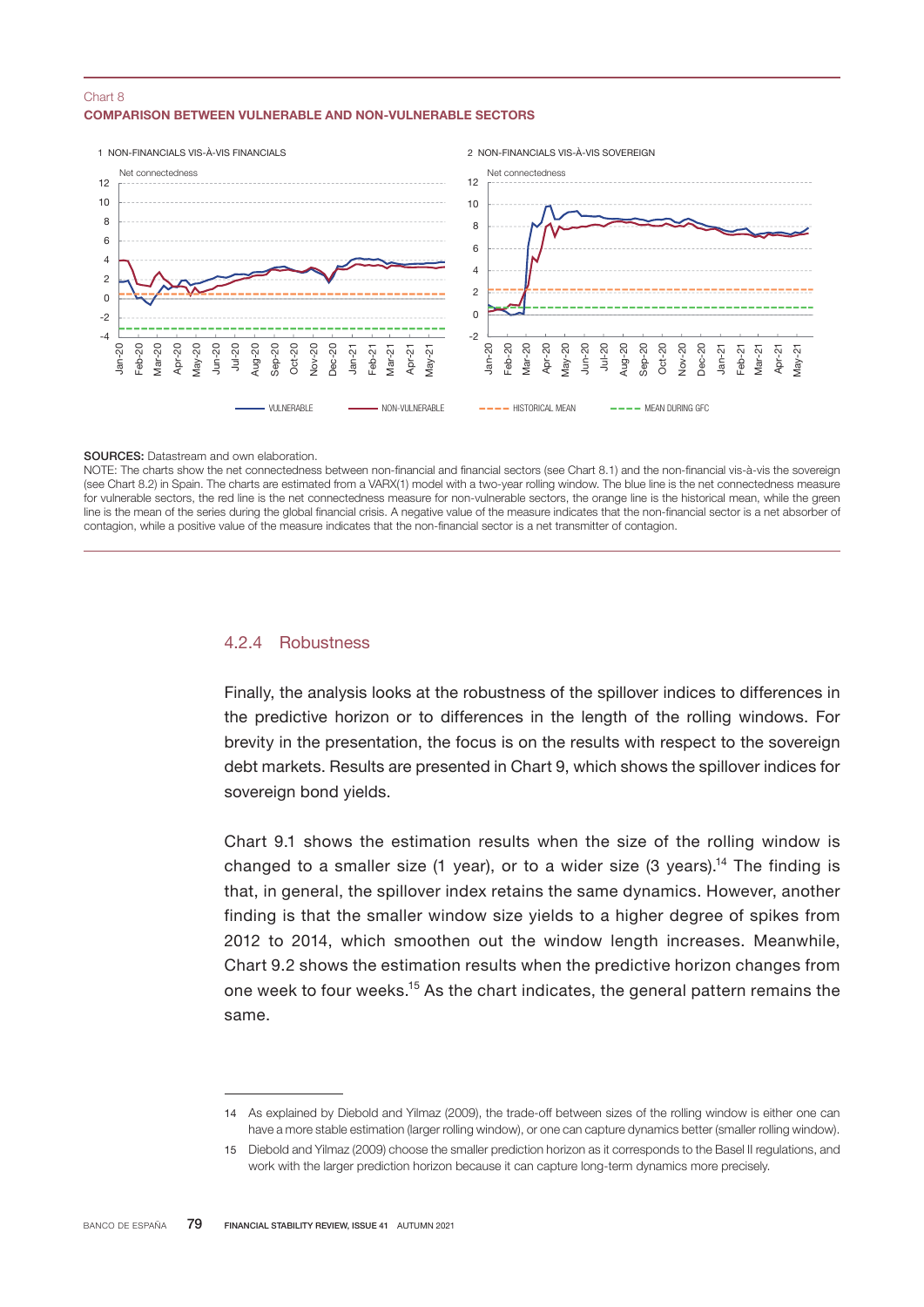#### ROBUSTNESS OF THE DIEBOLD AND YILMAZ (2009) SPILLOVER INDICES FOR SOVEREIGN BOND YIELDS Chart 9



#### SOURCES: Datastream and own elaboration.

NOTE: The charts show the robustness of the spillover measures of Diebold and Yilmaz (2009) when I change the size of the rolling window (see Chart 9.1), or when I change the prediction horizon for the variance decompositions (see Chart 9.2). The spillover indices are defined as the sum of all variance decomposition "contributions to others". The values of the index are from 0 to 100, and can be thought of as percentages. I estimate this model for soveriegn bond yields, with a VAR(1) model.

# Conclusion

This article studies the interconnectedness of different financial markets using the Diebold and Yilmaz connectedness methodology. The spillover indices that result from this estimation show a high degree of connectedness across sovereign debt markets in Europe prior to the 2010-2014 sovereign debt crisis, followed by a decoupling between peripheral and core sovereign bond yields during such crisis, and a partial reintegration afterwards. With respect to equity markets, the estimation shows wide movements in equity market volatility spillovers, which coincide with critical events in financial markets. Finally, estimating sector-wide models for Spain, it is found that there is a net contagion from non-financials to both the financial sector and the Spanish sovereign bond market since the outbreak of the COVID-19 pandemic.

The analysis conducted in this paper suggests several extensions for future work. For instance, while measures of contagion are obtained from market prices, there is no clear identification of structural shocks. Moving in this direction might provide further guidance on the understanding of the movements in the financial market spillovers.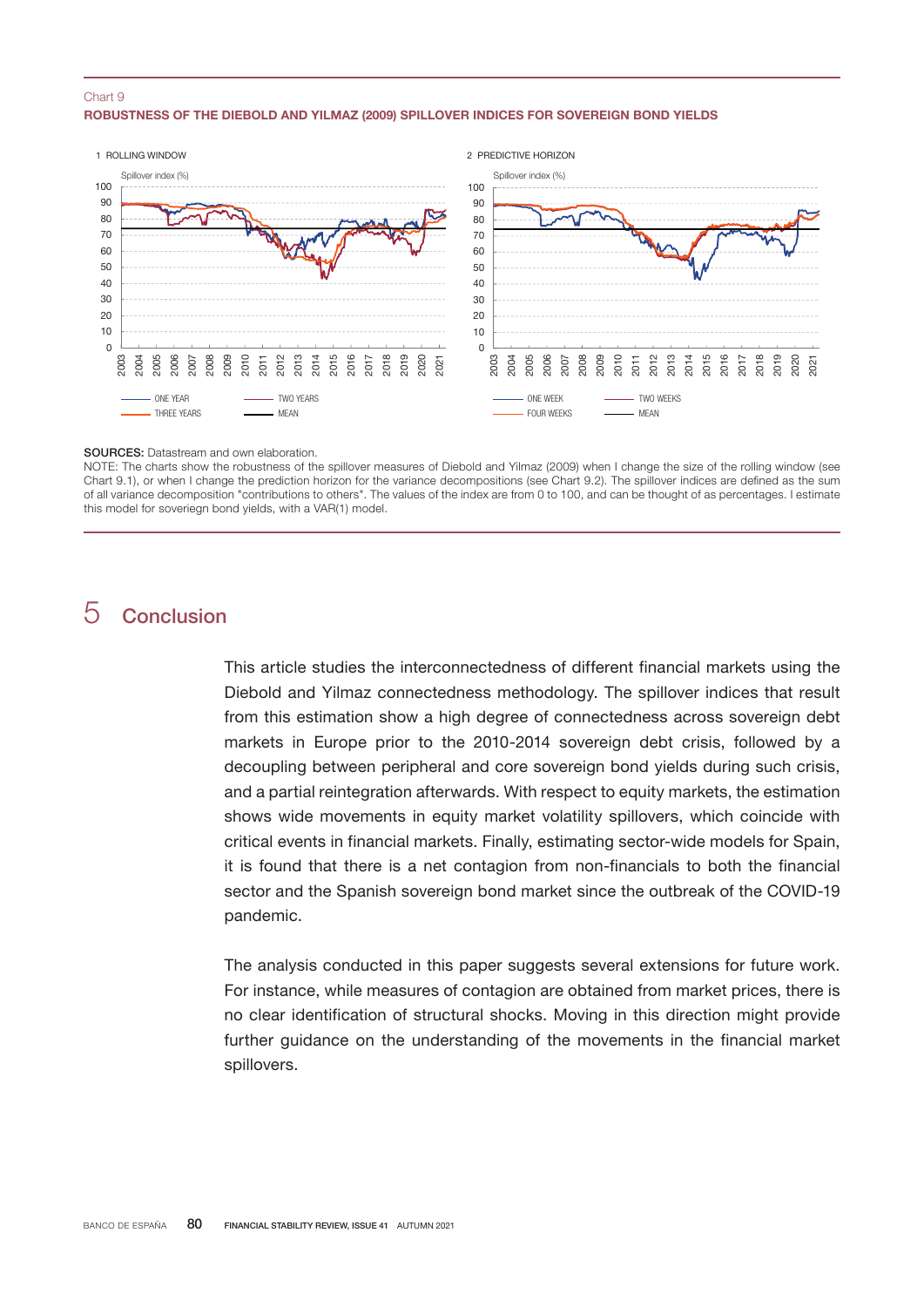#### REFERENCES

- Acharya, V., L. Pedersen, T. Philippon and M. Richardson (2017). "Measuring Systemic Risk", *The Review of Financial Studies,* No. 30, pp. 2-47.
- Adrian, T., and M. Brunnermeier (2016). "CoVaR", *American Economic Review,* No. 106, pp. 1705-1741.
- Banco de España (2021). "[The effects of the COVID-19 crisis on the productive sectors in Spain: economic and financial implications](https://www.bde.es/f/webbde/SES/Secciones/Publicaciones/PublicacionesAnuales/InformesAnuales/20/Files/InfAnual_2020-Cap3-En.pdf)", Chapter 3, *Annual Report 2020.*
- Billio, M., M. Getmansky, A. Lo and L. Pelizzon (2012). "Econometric measures of connectedness and systemic risk in the finance and insurance sectors", *Journal of Financial Economics,* No. 104, pp. 535-559.
- Blanco, R., S. Mayordomo, A. Menéndez and M. Mulino (2021). *[Impact of the COVID-19 crisis on Spanish firms' financial vulnerability](https://www.bde.es/f/webbde/SES/Secciones/Publicaciones/PublicacionesSeriadas/DocumentosOcasionales/21/Files/do2119e.pdf),*  Occasional Papers, No. 2119, Banco de España.
- Boeckelmann, L., and A. Stalla-Bourdillon (2021). *[Structural Estimation of Time-Varying Spillovers: An Application to International](https://publications.banque-france.fr/en/structural-estimation-time-varying-spillovers-application-international-credit-risk-transmission) [Credit Risk Transmission](https://publications.banque-france.fr/en/structural-estimation-time-varying-spillovers-application-international-credit-risk-transmission),* Banque de France Working Paper No. 798.
- Brownlees, C., and R. Engle (2017). "SRISK: A conditional capital shortfall measure of systemic risk", *Review of Financial Studies,*  No. 30, pp. 48-79.
- Corradin, S., N. Grimm and B. Schwaab (2021). *[Euro area sovereign bond risk premia during the COVID-19 pandemic](https://www.ecb.europa.eu/pub/pdf/scpwps/ecb.wp2561~dfa7ba4756.en.pdf),* ECB Working Paper No. 2561.
- De Santis, R., and S. Zimic (2018). "Spillovers among sovereign debt markets: Identification through absolute magnitude restrictions", *Journal of Applied Econometrics,* No. 33, pp. 727-747.
- Demirer, M., F. X. Diebold, L. Liu and K. Yilmaz (2018). "Estimating Global Bank Network Connectedness", *Journal of Applied Econometrics,* No. 33, pp. 1-15.
- Diebold, F. X., and K. Yilmaz (2009). "Measuring Financial Asset Return and Volatility Spillovers, With Application to Global Equity Markets", *Economic Journal,* No. 119, pp. 158-171.
- Gross, C., and P. L. Siklos (2020). "Analyzing credit risk transmission to the nonfinancial sector in Europe: A network approach", *Journal of Applied Econometrics,* No. 35, pp. 61-81.
- Koop, G., M. H. Pesaran and S. Potter (1996). "Impulse response analysis in nonlinear multivariate models", *Journal of Econometrics,*  No. 74, pp. 119-147.
- Pesaran, M. H., and Y. Shin (1998). "Generalized impulse response analysis in linear multivariate models", *Economics Letters,* No. 1, pp. 17-29.
- Schnabel, I. (2021). "[The sovereign-bank-corporate nexus virtuous or vicious](https://www.ecb.europa.eu/press/key/date/2021/html/ecb.sp210128~8f5dc86601.en.html)?", speech at the LSE conference on "Financial Cycles, Risk, Macroeconomic Causes and Consequences", Frankfurt am Main, 28 January.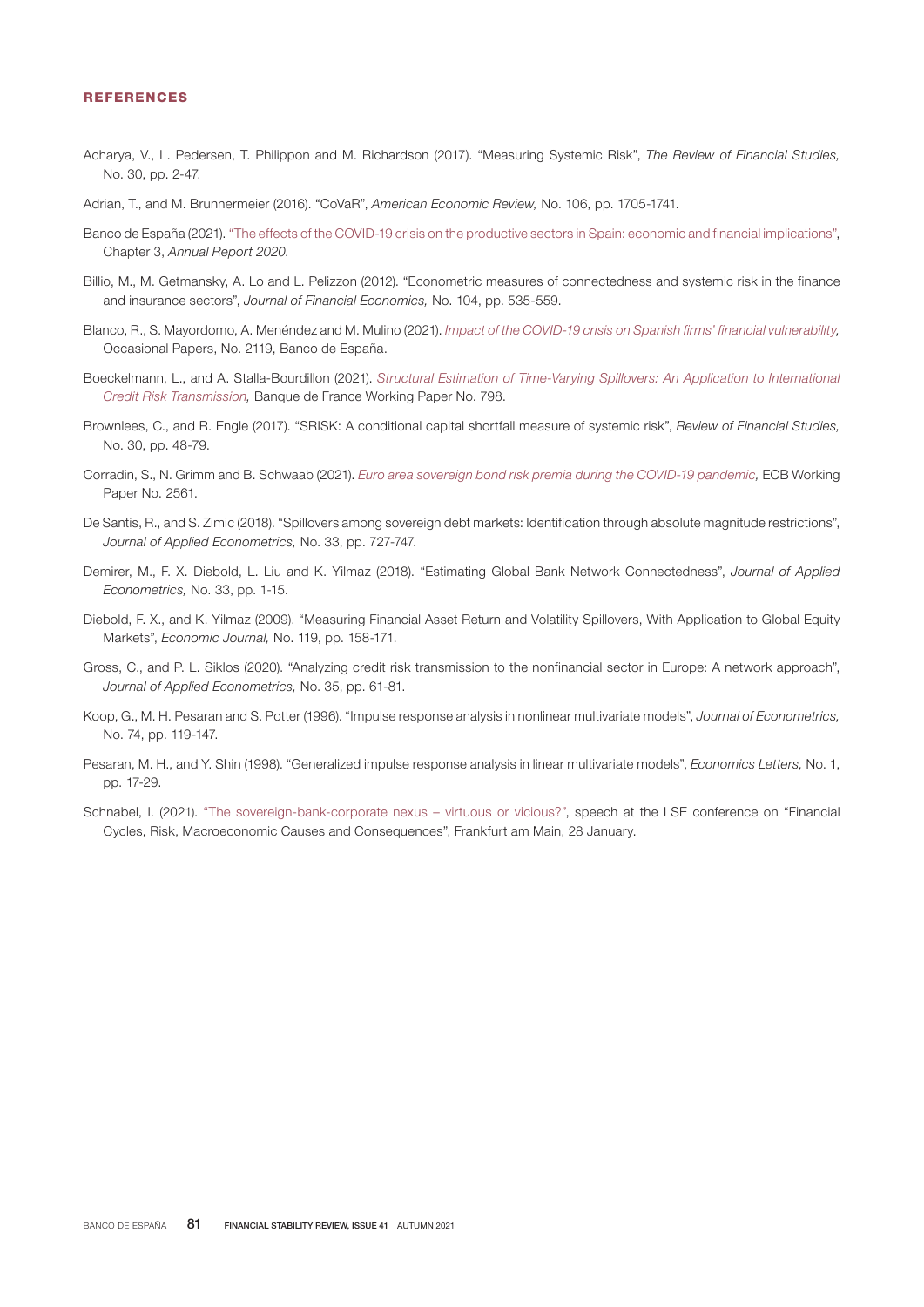The main text describes in words the Diebold and Yilmaz (2009) approach to study interconnectedness. This annex, meanwhile, provides a more formal description of the approach. Suppose that one observes a vector of financial returns  $X_t = (X_{t}, X_{2t}, X_{3t}, \dots, X_{Nt})$ . A vector autoregressive model of order p for these variables can be written as the following equation:

$$
x_{t} = A_{1}x_{t-1} + A_{2}x_{t-2} + \dots + A_{p}x_{t-p} + w_{t}
$$

In this equation, the  $A_p$ 's are matrixes of the coefficients, p is the lag order, and  $w_t$  is a vector of innovations that is normally distributed:  $w_t \sim N(0, \Sigma)$ . The Wold decomposition of the equation above can be written as  $\bm{{\mathsf{x}}}_\mathsf{t} = \sum_{\mathsf{i} = 1}^\infty \Phi_\mathsf{i} \bm{{\mathsf{w}}}_\mathsf{t-\mathsf{i}}$  , where the  $N \times N$  coefficient matrixes  $\Phi_i$  obey the following recursion:  $\Phi_i = A_1 \Phi_{i-1} + A_2 \Phi_{i-2} + \cdots + A_p \Phi_{i-p}$ . The moving average coefficients (or transformations of these, such as impulse responses and variance decompositions), are important for understanding the dynamics of the variables.

The DY methodology focuses on the uHse of variance decompositions to describe the interconnectedness between several variables. Crucially, variance decompositions allow one to assess the fraction of the H step ahead error variance in forecasting  $x_i$  that is due to shocks in  $x_i$ ,  $\forall i \neq j$ , for each variable i. The main upper left block of the connectedness table presented in the main text contains the variance decomposition matrix  $D^H = \left[d_{ii}^H\right]$ . To obtain this, we rewrite the VAR system to its moving average representation, and compute H step ahead forecasts. We then compute the corresponding forecast errors and calculate the covariance matrix.

The discussion above assumes orthogonality of the shocks, which permits a relatively easy calculation of the variance decompositions. In general, however, the innovations from a VAR are generally correlated. The usual identification schemes, such as the Cholesky decomposition, however, depend on the ordering of the variables. As such, DY propose to circumvent this problem by relying on generalized variance decompositions (GVD) as proposed by Koop, Pesaran and Potter (1996) and Pesaran and Shin (1998). Specifically, in this framework, the entries of the H step generalized variance decomposition matrix are:

$$
d_{ij}^{gH}=\frac{\sigma_{jj}^{-1}\displaystyle{\sum\nolimits_{h=0}^{H-1}(e_iA_h\Sigma e_j)^2}}{\displaystyle{\sum\nolimits_{h=0}^{H-1}(e_iA_h\Sigma A_h e_i)}},
$$